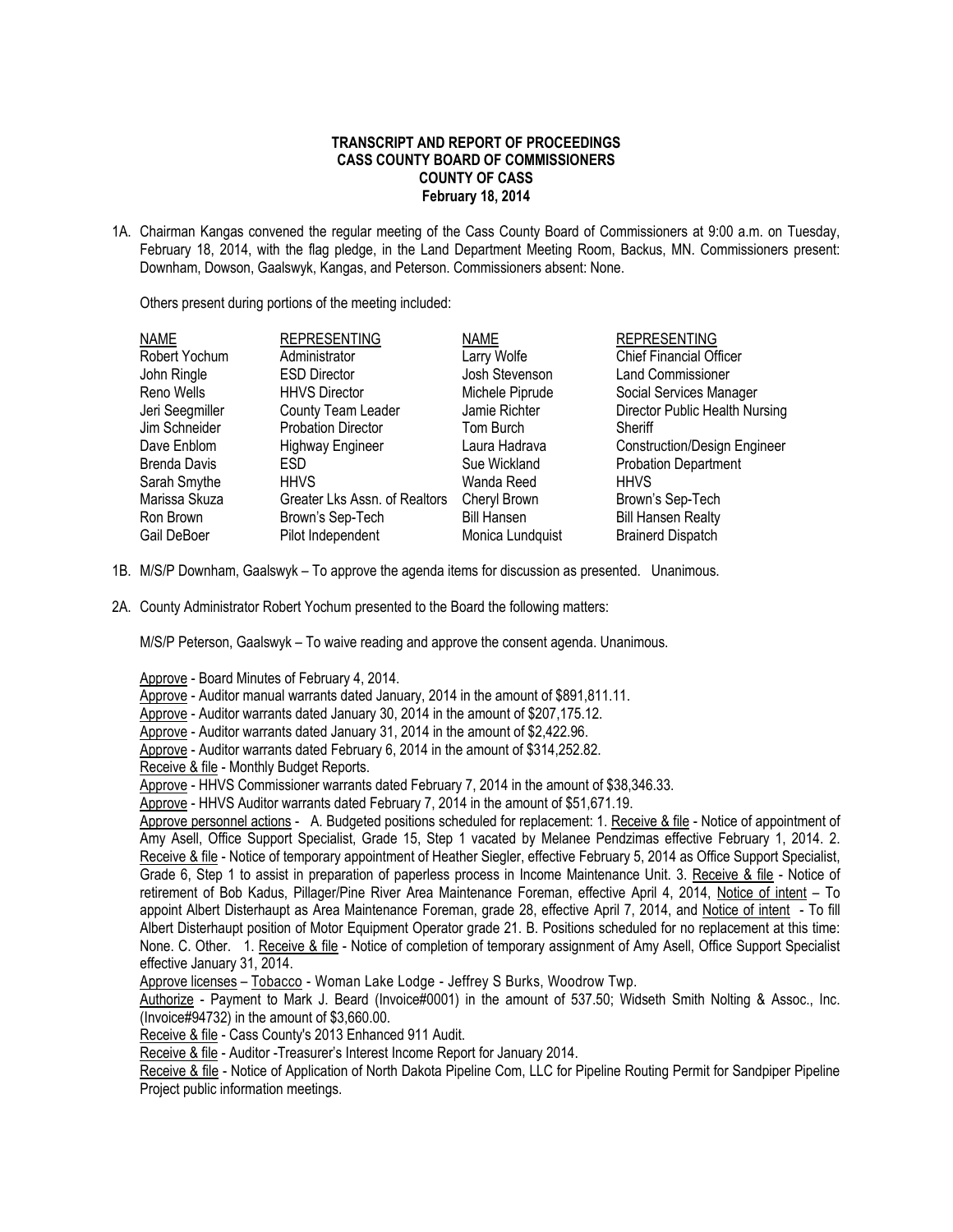Approve - Resolution No. 10-14 for Rental Rehabilitation Deferred Loan Program sponsored by Central Minnesota Housing (MHFA) Partnership.

Commissioner Peterson offered Resolution No.10-14 and moved its adoption, Commissioner Gaalswyk seconded:

WHEREAS, Cass County has made significant progress in meeting the need for housing rehabilitation in the cities and rural areas of the county, and

WHEREAS, an unmet need remains for the repair and rehabilitation of rental housing units, and

WHEREAS, the Rental Rehabilitation Deferred Loan Program sponsored by Minnesota Housing (MHFA) may provide a means for rehabilitating rental housing units in Cass County.

NOW THEREFORE BE IT RESOLVED, that the Central Minnesota Housing Partnership is hereby approved to continue as the administrative body for implementing this program in Cass County.

Resolution No. 10-14 was adopted by majority vote: Downham, Dowson, Gaalswyk, Kangas, Peterson. Nays: None.

Approve - Transfer of funds from Unorganized Township to Highway Department in the amount of \$43,443.41 for road maintenance and administrative costs from November through December 2013.

Approve - Fire contract for Unorganized Twp. from Jan. 1, 2014 – Dec. 31, 2014 with Longville Fire Department \$660.00/yr. (same as 2013).

Approve - Deep Portage Reserve insurance premiums on solar pv panels and solar hot water, wind turbine & tower in the amount of \$939.00 from January 1 – December 31, 2014.

Receive & file - DEED MN Investment Fund Program Grant Contract CSAP-13-0116-H-FY14 with Jeffrey Drexler and David Handeland, Northern Sales & Manufacturing, LLC., and American Surplus & Manufacturing Inc.

Receive & file - Local Development Organization Agreement with Cass County, Cass County EDC regarding DEED MN Investment Fund Program Grant Contract CSAP-13-0116-H-FY14.

Approve - Annual subscription fee for Nixle in the amount of \$2,790.00.

Receive & file - Meeting notes from the Cass County/Leech Lake Band of Ojibwe Joint Meeting on Friday, January 31, 2014.

Declare - Surplus property and authorize competitive sale – forklift located at the Pine River Transfer Station.

2B. Administrator Yochum summarized an Ad Hoc Committee (Gaalswyk, Peterson) meeting of Tuesday, January 21, 2014. Items referred to the committee included the Cass County Housing and Redevelopment Authority (HRA) lease agreement at the Backus Land Department Building and the HRA budget. The HRA Board and the committee are scheduled to meet on April 15, 2014 and in the interim the parties recommend re-assignment of HRA file storage to the adjacent County HHVS office space.

M/S/P Gaalswyk, Peterson – To reassign the current HRA file storage area to the adjacent Cass County HHVS Office as presented. Unanimous.

3. Chairman Kangas acknowledged the public hearing notice of Tuesday, February 18, 2014 beginning at 9:15 a.m. at the Land Department Meeting Room, Backus, MN for the purpose of 2<sup>nd</sup> reading of Ordinance No. 2014-01 amending the Cass County Individual Sewage Treatment System Ordinance (No. 2007-02). Mr. Yochum reported receipt of a written comment from the Greater Lakes Association of Realtors (GLAR) received on February 17, 2014. Bill Hansen Jr. discussed the GLAR correspondence opposing the language in the draft ordinance relating to the transfer of property (Section 1006D), and the removal of escrow language within the ordinance. ESD Director John Ringle explained that the existing Land Use Ordinance (since 1996 for shoreland and 1997 for non-shoreland parcels) has similar language related to property transfers and escrow agreements. The referenced SSTS Ordinance amendments are intended to reflect the present practices.

M/S/P Dowson, Peterson – To table the 2<sup>nd</sup> reading of Ordinance No. 2014-01 amending the Cass County Individual Sewage Treatment System Ordinance No. 2007-02 and further to refer the same to the Planning Commission for comment. Unanimous.

4A. Land Commissioner Josh Stevenson and ESD Director John Ringle discussed the Cass County Geologic Atlas Project. Mr. Stevenson reported frequent communication with Township officials and private landowners regarding granular material located on county administered and private lands. Due to the recent expansion of agricultural activity in our County additional inquiries are made regarding ground water resources. The project previously approved by the Board requires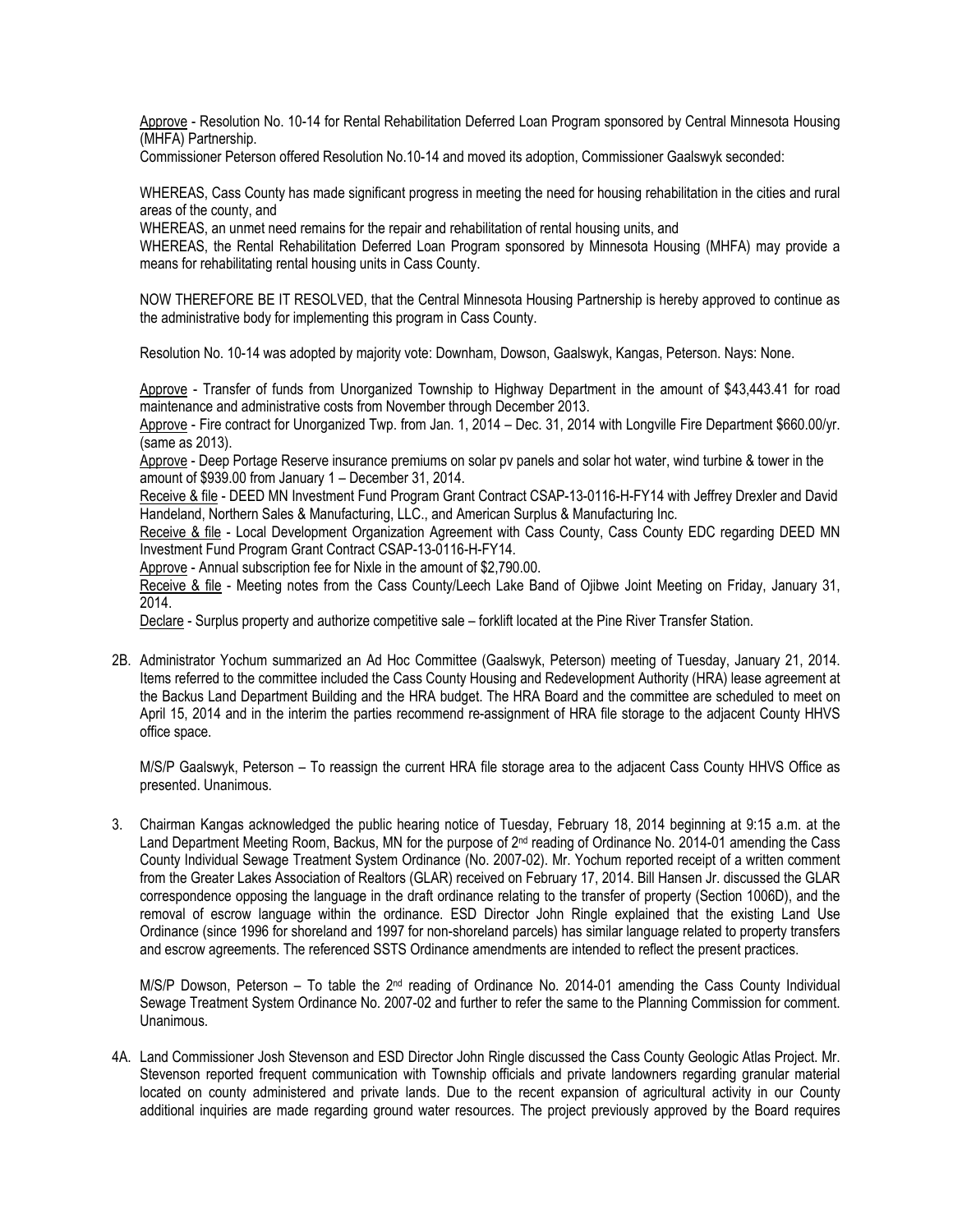local units of government to assist in mapping the location of wells as reported to the Department of Health, and the University of MN projected up to five years to complete.

Land Commissioner Stevenson and ESD Director Ringle reported that the use of paid interns would expedite the process and perhaps would be an appropriate use of capital funds (fund balances, fund 73 and the Cass SWCD). Mr. Stevenson acknowledged that the staff is still in the process of contacting other counties that have completed the study prior to recommending use of local funds.

M/S/P Dowson, Downham - To table consideration of the use of fund balances for the Cass County Geologic Atlas Project. Unanimous.

4B. Mr. Stevenson informed the Board that the Cass County Land Department has been contacted regarding three separate Federal grant applications for capital improvements to County sponsored State of MN grant in aid trails. Mr. Stevenson also added that all three projects have a life expectancy of more than 10 years and are considered capital projects.

Mr. Don Hoppe explained the rationale for the cross country trail project and the active role of club volunteers. The application would provide cross country ski trail equipment estimated at \$54,000 (2 snowmobiles, 3 groomers, and 2 trailers) placed near trail systems for use by the Lake Country Nordic Ski Club. Local funding would be a Cass County match of \$6,750 and a club match of \$6,750.

Commissioner Dowson offered Resolution No. 11-14 and moved its adoption, Commissioner Peterson seconded:

WHEREAS, Cass County supports the grant application made to the Minnesota Department of Natural Resources for the Federal Recreational Trail Program. The application is to purchase additional grooming equipment to service the current GIA Cross Country Ski Trail Systems. The four trail systems are located throughout Cass County, and WHEREAS, Cass County recognizes that it has secured \$13,500 in local cash matching funds for this project.

NOW, THEREFORE, BE IT RESOLVED, if Cass County is awarded a grant by the Minnesota Department of Natural resources, Cass County agrees to accept the grant award, and may enter into an agreement with the State of Minnesota for the above referenced project. Cass County will comply with all applicable laws, environmental requirements and regulations as stated in the grant agreement, and

BE IT FURTHER RESOLVED, Cass County names the fiscal agent for Cass County for this project as:

Joshua Stevenson - Land Commissioner, PO Box 25, 218 East Washburn Avenue, Backus, MN 56435

BE IT FURTHER RESOLVED, Cass County hereby assures the Cass County GIA Cross Country Ski Trails will be maintained for a period of no less than 20 years.

Resolution No. 11-14 was adopted by majority vote: Downham, Dowson, Gaalswyk, Kangas, Peterson. Nays: None.

Mr. Stevenson discussed the need to repair the Soo Line trail near of the City of Federal Dam. The Boy River has washed out a portion of the trail bed to the point it will need to be closed for safety concerns. The Cass County Highway Engineer estimates repairs of approximately \$25,000. The Land Department would provide a Cass County match of \$6,250.

Commissioner Dowson offered Resolution No.12-14 and moved its adoption, Commissioner Peterson seconded:

WHEREAS, Cass County supports the grant application made to the Minnesota Department of Natural Resources for the Federal Recreational Trail Program. The application is to repair a washout on the Soo Line GIA ATV and Snowmobile Trail, located in Cass County, and

WHEREAS, Cass County recognizes that it has secured \$6,250 in local cash matching funds for this project.

NOW, THEREFORE, BE IT RESOLVED, if Cass County is awarded a grant by the Minnesota Department of Natural resources, Cass County agrees to accept the grant award, and may enter into an agreement with the State of Minnesota for the above referenced project. Cass County will comply with all applicable laws, environmental requirements and regulations as stated in the grant agreement, and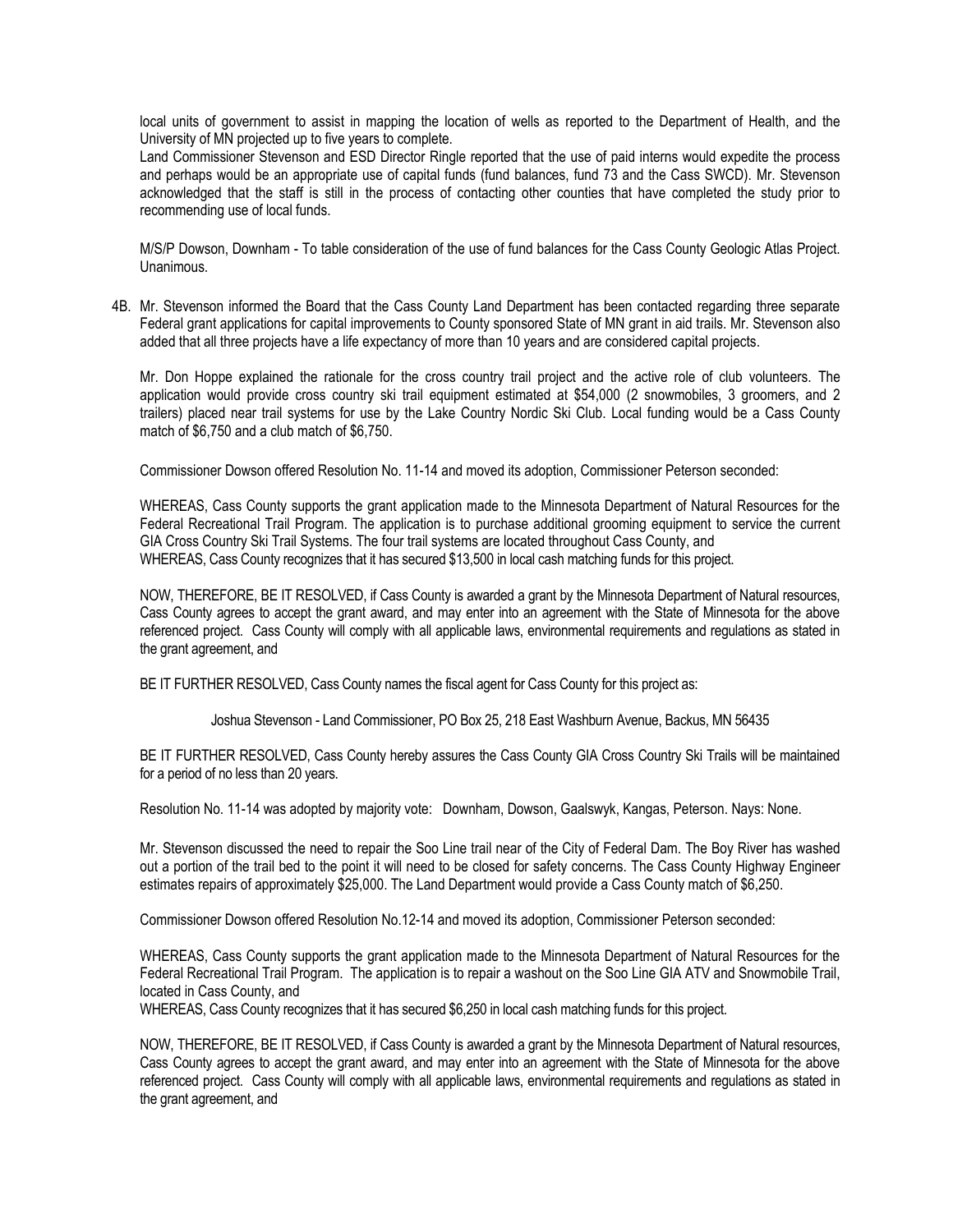BE IT FURTHER RESOLVED, Cass County names the fiscal agent for Cass County for this project as:

Joshua Stevenson - Land Commissioner, PO Box 25, 218 East Washburn Avenue, Backus, MN 56435

BE IT FURTHER RESOLVED, Cass County hereby assures the Soo Line ATV/Snowmobile Trail will be maintained for a period of no less than 20 years.

Resolution No. 12-14 was adopted by majority vote: Downham, Dowson, Gaalswyk, Kangas, Peterson. Nays: None.

Mr. Stevenson discussed Snoway 1 Trail bed improvements. The Leech Lake Riders Snowmobile Club has requested assistance to widen Snoway 1 from County Road 40 north to the Heartland Trail. This project is similar to the Snoway 1 project completed last summer with a capital improvement grant south of County Road 40 to MN 87. The proposed project is estimated at approximately \$40,000, with a Cass County match in the amount of \$10,000.00.

Commissioner Dowson offered Resolution No. 13-14 and moved its adoption, Commissioner Peterson seconded:

WHEREAS, Cass County supports the grant application made to the Minnesota Department of Natural Resources for the Federal Recreational Trail Program. The application is to make improvements to the Snoway 1 GIA Snowmobile Trail, located in Cass County, and

WHEREAS, Cass County recognizes that it has secured \$10,000 in local cash matching funds for this project.

NOW, THEREFORE, BE IT RESOLVED, if Cass County is awarded a grant by the Minnesota Department of Natural resources, Cass County agrees to accept the grant award, and may enter into an agreement with the State of Minnesota for the above referenced project. Cass County will comply with all applicable laws, environmental requirements and regulations as stated in the grant agreement, and

BE IT FURTHER RESOLVED, Cass County names the fiscal agent for Cass County for this project as:

Joshua Stevenson - Land Commissioner, PO Box 25, 218 East Washburn Avenue, Backus, MN 56435

BE IT FURTHER RESOLVED, Cass County hereby assures the Snoway 1 GIA Snowmobile Trail will be maintained for a period of no less than 20 years.

Resolution No. 13-14 was adopted by majority vote: Downham, Dowson, Gaalswyk, Kangas, Peterson. Nays: None.

- 5A. Director of Public Health Nursing, Jamie Richter, and County Team Leader Jeri Seegmiller discussed the local Public Health assessment planning process including community engagement meetings. Staff reported the year 2013 customer satisfaction survey results and home health care client distribution (168 clients received 4,841 visits). The immunization program update explained the program scope, goals and reliable sources for information via websites, publications, phone numbers and videos where parents and providers can go to find answers regarding immunizations. The Board thanked Ms. Richter and Ms. Seegmiller for the information.
- 5B. HHVS Social Services Manager Michele Piprude presented the annual 2013 out of home placement (OHP) screening team report. Ms. Piprude discussed the composition of the team and case management trends for calendar year 2013 including volume, source of agency referral, age, gender, and contributing chemicals involved. SS Manager Piprude reported that the primary issues determined by the team to contribute to recent out of home placements were to be: neglect (9), behavior (11), truancy (1), mental health (5), abuse (16) and medical (0).

Probation Director Jim Schneider reported that Cass County OHP costs by type of placement in 2013 totaled \$1,485,264.00. Reimbursements from non-county sources in 2013 were \$287,029.00. The 2013 OHP activity at Northwest Juvenile Center consisted of 149 intakes at a cost of \$306,251. Mr. Schneider also reported that Cass County's member status provides a competitive cost per day compared to other MN facilities. No action necessary.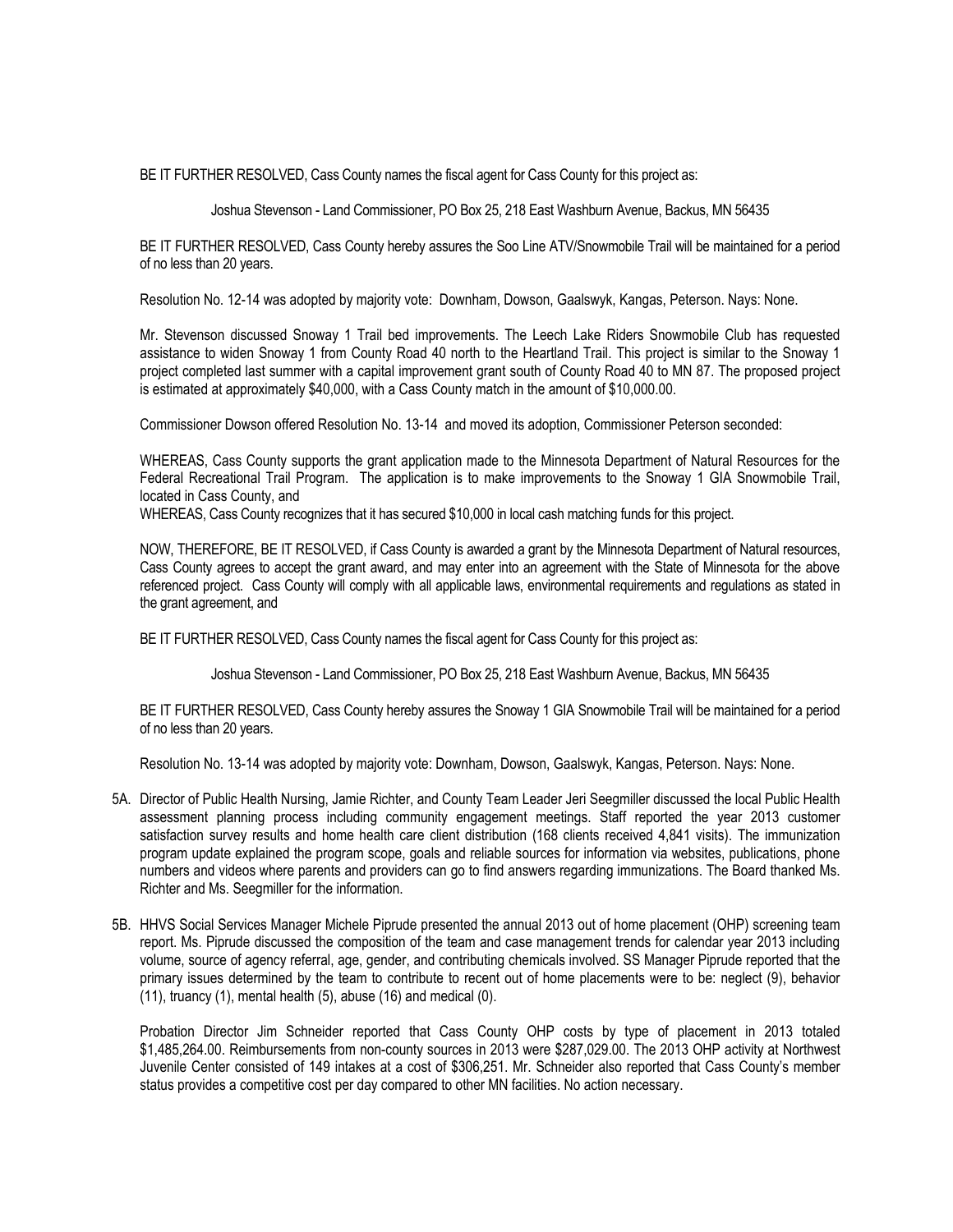5C. HHVS Director Reno Wells discussed the HHVS public assistance fraud prevention investigation and criminal fraud control program. Mr. Wells explained that HHVS is currently under contract with the Department of Human Services (DHS) for a multi-county fraud prevention investigation (FPI) program through June 30, 2015 not to exceed \$80,000.00 which includes a service area of Cass, Todd, Wadena and Hubbard Counties. In addition HHVS has a contract with the Cass County Sheriff's Office for criminal fraud control. At the request of DHS HHVS has been looking at program alternatives. HHVS recommends expanding the relationship with the Sheriff's Office to include the public assistance fraud prevention investigation grant program. If approved the current position of Fraud Prevention Specialist within HHVS would be eliminated and the grant dollars would be utilized to cover the costs of the contract with the Sheriff's Department. Subject to consultation with adjacent Counties and DHS Sheriff Burch has agreed with the proposal through June 30, 2015.

M/S/P Dowson, Downham – To approve the form of agreements by and between HHVS and the Sheriff's Office for Public Assistance Fraud Prevention Investigation Program Services and the Public Assistance Criminal Fraud Control Services, receive and file notice of intent to eliminate the Fraud Prevention Specialist position in HHVS, and further receive and file notice of intent to backfill up to one Deputy position contingent upon need and continued funding by HHVS. Unanimous.

6A. Probation Director Jim Schneider presented the 2013 Probation Department Annual Report. The report indicated there were adult violations in 2013 of 1,220 (587 DWI's, 169 assaultive behavior, 140 driving after cancellation/no insurance, 157 disturbing peace, 73 underage consumption, 59 theft/damage to property, and 35 possession of marijuana/fleeing a police officer). Juvenile violations in 2013 were 782 (16 criminal sexual conduct, 226 minor consumption, 25 burglary, 64 possession of marijuana, 171 theft/damage stolen property, 78 obstructing legal process/false reporting/arson/negligent fire/criminal vehicle operation-injury/forgery, 47 traffic, and 155 assaultive behavior/domestic/harassment/disturbing the peace). Director Schneider added that in 2013 there were 458 probation violations reports with the court on adult and juvenile offenders and the collection of outstanding restitution in the amount of \$86,579.00 continues to be a priority of the department. Mr. Schneider also discussed financial trends, Wellness Court, the Diversion Program, electronic home monitoring, community involvement, and the 2013 goals. The Board thanked Director Schneider for the report.

M/S/P Downham, Dowson – To receive and file the 2013 Probation Department Annual Report, and further, to refer the report to the Cass County Citizen Budget Committee. Unanimous.

7A. Sheriff Tom Burch presented the 2013 Sheriff's Office Annual Report including service data: 19,830 emergency and nonemergency complaints where an ICR was generated; a 5.4% increase in calls for service; a total of 861 warrants; gun permits totaling 576 permit to carry and 475 permits to purchase; processed 2,251 criminal history checks; 1,130 civil process papers served; 494 no charge papers served; civil fees collected of \$67,212.79; serious offense report of 313 cases; completed 587 documented random compliance checks on predatory offenders; arrested 92 impaired drivers (average blood alcohol level .16 - two times the legal limit); countywide average response time of 9.9 minutes, countywide average on scene time 40.36 minutes; 1,977 total of jail bookings; 113 participants in the Sentence to Serve program; recreation safety/enforcement 168.5 hours patrol; safety classes dedicated 204.5 hours; lakes area dive team trained several dozen search and rescue personal on ice water rescues; contract for law enforcement services in the cities of Cass Lake, East Gull Lake (coverage over the 4<sup>th</sup> of July holiday) and Backus (2014); program service expansion with the TEEN CERT program; Take It To The Box collected 492.48 pounds of unwanted prescription medication; emergency management included the Nixle notification system; 800 MHZ/ARMER project is operational; chaplaincy initiative and TRIAD members contributed 771 volunteer hours focusing on senior safety. The Board complimented the Sheriff for the report.

M/S/P Dowson, Downham - To receive and file the 2013 Sheriff's Office Annual Report and further to refer the report to the Cass County Citizen Budget Committee. Unanimous.

7B. Sheriff Burch presented a proposed contract with Motorola to add ARMER 800MHZ transmission equipment to the Pike Bay Tower (owned by MnDOT) in the amount of \$87,869.00. Mr. Burch explained the expanded radio coverage that will result from the improvements.

M/S/P Dowson, Gaalswyk – To approve entering into a contract with Motorola to add ARMER 800MHZ transmission equipment to the Pike Bay Tower (owned by MnDOT) in the amount of \$87,869.00. Unanimous.

7C. Sheriff Burch discussed the upcoming International Eelpout Festival to be held on Leech Lake on February 20 through 23, 2014. Mr. Burch reported that three permits have been issued: Jared Olson on behalf of the International Eelpout Festival, the Chase on the Lake, and Charlie's Up North.